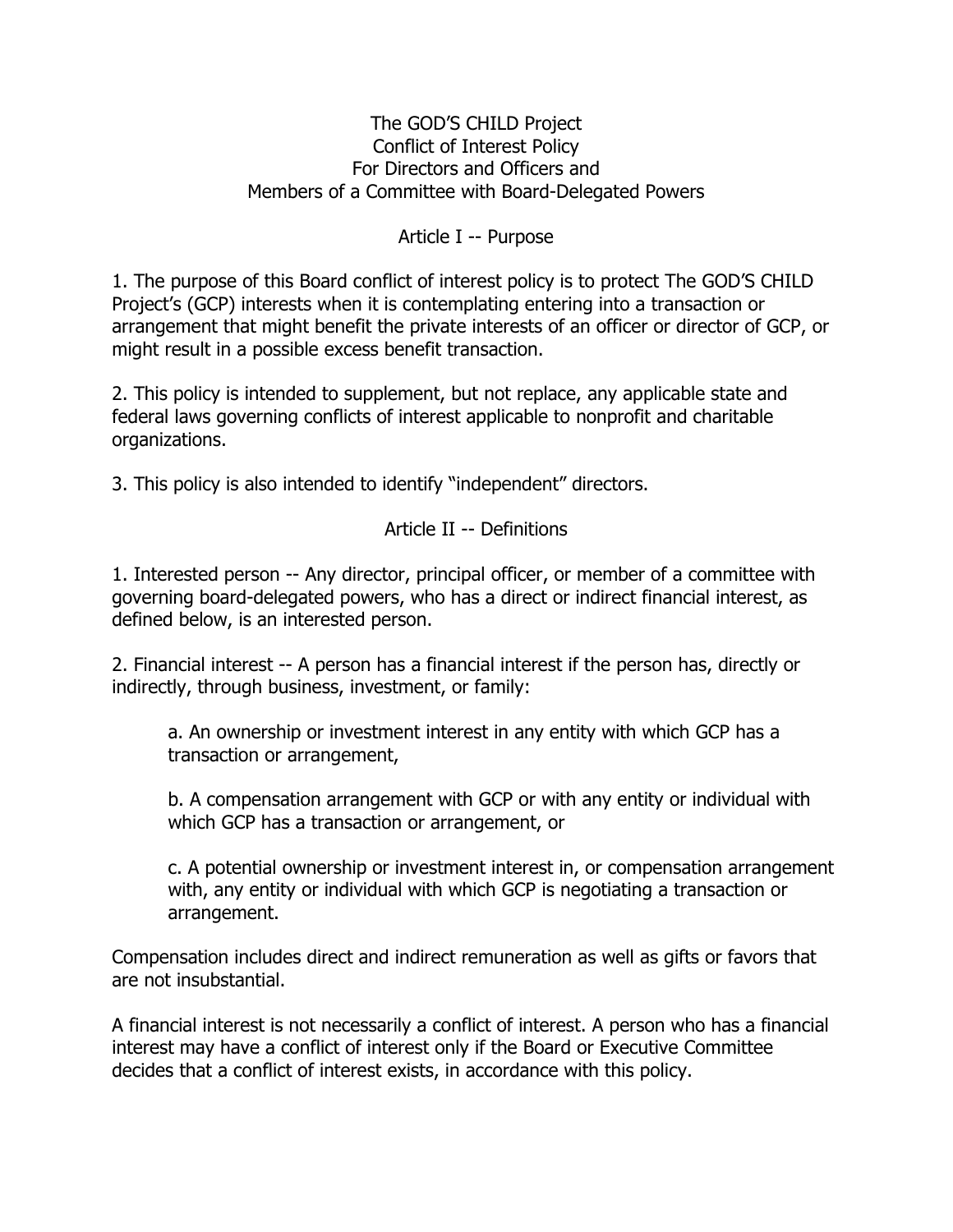3. Independent Director -- A director shall be considered "independent" for the purposes of this policy if he or she is "independent" as defined in the instructions for the IRS 990 form or, until such definition is available, the director –

a. is not, and has not been for a period of at least three years, an employee of GCP or any entity in which GCP has a financial interest;

b. does not directly or indirectly have a significant business relationship with GCP, which might affect independence in decision-making;

c. is not employed as an executive of another corporation where any of GCP's executive officers or employees serve on that corporation's compensation committee; and

d. does not have an immediate family member who is an executive officer or employee of GCP or who holds a position that has a significant financial relationship with GCP.

## Article III -- Procedures

1. Duty to Disclose -- In connection with any actual or possible conflict of interest, an interested person must disclose the existence of the financial interest and be given the opportunity to disclose all material facts to the Board or Executive Committee.

2. Recusal of Self – Any director may recuse himself or herself at any time from involvement in any decision or discussion in which the director believes he or she has or may have a conflict of interest, without going through the process for determining whether a conflict of interest exists.

3. Determining Whether a Conflict of Interest Exists -- After disclosure of the financial interest and all material facts, and after any discussion with the interested person, he/she shall leave the Board or Executive Committee meeting while the determination of a conflict of interest is discussed and voted upon. The remaining Board or Executive Committee members shall decide if a conflict of interest exists.

4. Procedures for Addressing the Conflict of Interest

a. An interested person may make a presentation at the Board or Executive Committee meeting, but after the presentation, he/she shall leave the meeting during the discussion of, and the vote on, the transaction or arrangement involving the possible conflict of interest.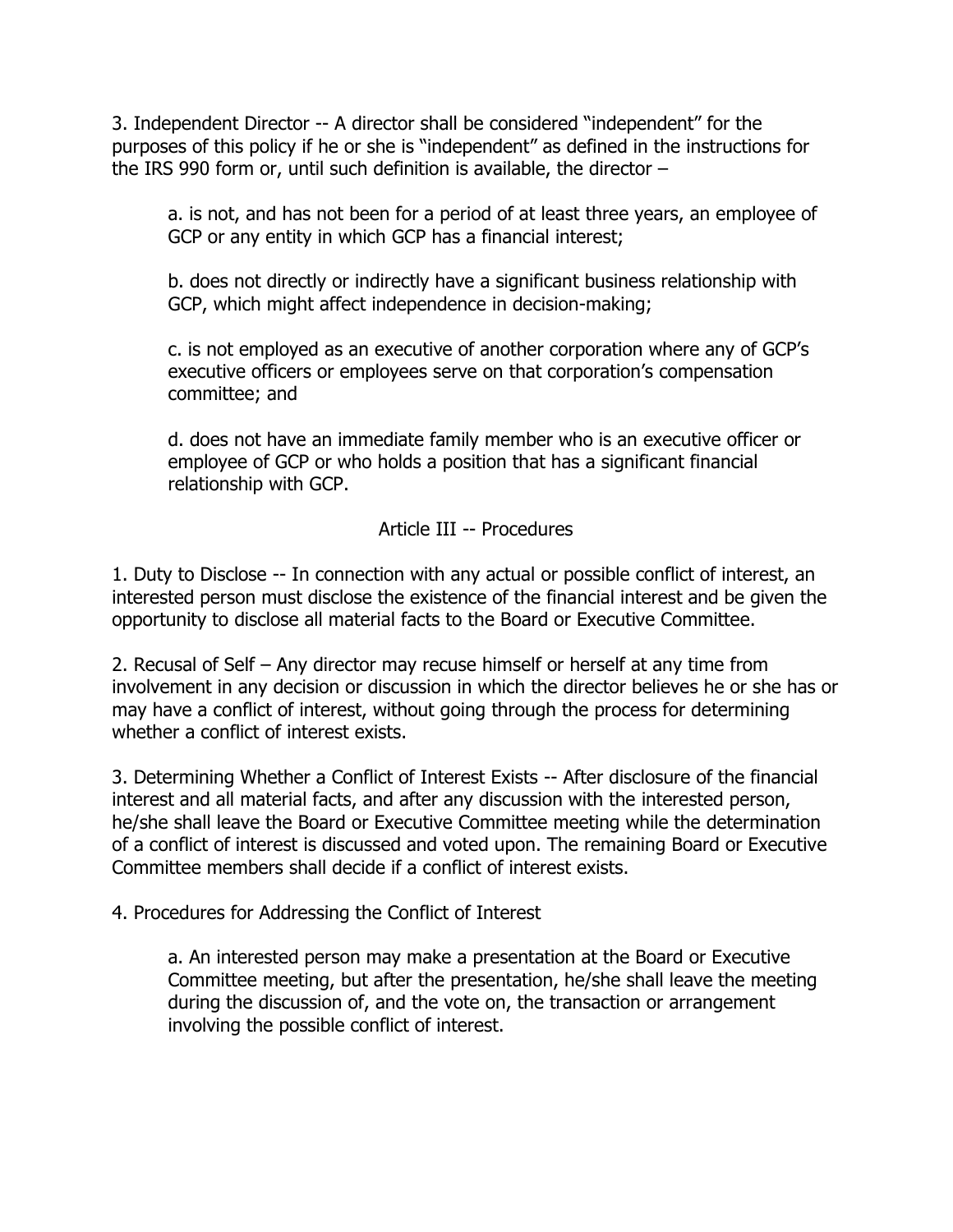b. The Chairperson of the Board or Executive Committee shall, if appropriate, appoint a disinterested person or committee to investigate alternatives to the proposed transaction or arrangement.

c. After exercising due diligence, the Board or Executive Committee shall determine whether GCP can obtain with reasonable efforts a more advantageous transaction or arrangement from a person or entity that would not give rise to a conflict of interest.

d. If a more advantageous transaction or arrangement is not reasonably possible under circumstances not producing a conflict of interest, the Board or Executive Committee shall determine by a majority vote of the disinterested directors whether the transaction or arrangement is in GCP's best interest, for its own benefit, and whether it is fair and reasonable. In conformity with the above determination, it shall make its decision as to whether to enter into the transaction or arrangement.

5. Violations of the Conflicts of Interest Policy

a. If the Board or Executive Committee has reasonable cause to believe a member has failed to disclose actual or possible conflicts of interest, it shall inform the member of the basis for such belief and afford the member an opportunity to explain the alleged failure to disclose.

b. If, after hearing the member's response and after making further investigation as warranted by the circumstances, the Board or Executive Committee determines the member has failed to disclose an actual or possible conflict of interest, it shall take appropriate disciplinary and corrective action.

Article IV – Records of Proceedings

The minutes of the Board and all committees with board delegated powers shall contain:

a. The names of the persons who disclosed or otherwise were found to have a financial interest in connection with an actual or possible conflict of interest, the nature of the financial interest, any action taken to determine whether a conflict of interest was present, and the Board's or Executive Committee's decision as to whether a conflict of interest in fact existed.

b. The names of the persons who were present for discussions and votes relating to the transaction or arrangement, the content of the discussion, including any alternatives to the proposed transaction or arrangement, and a record of any votes taken in connection with the proceedings.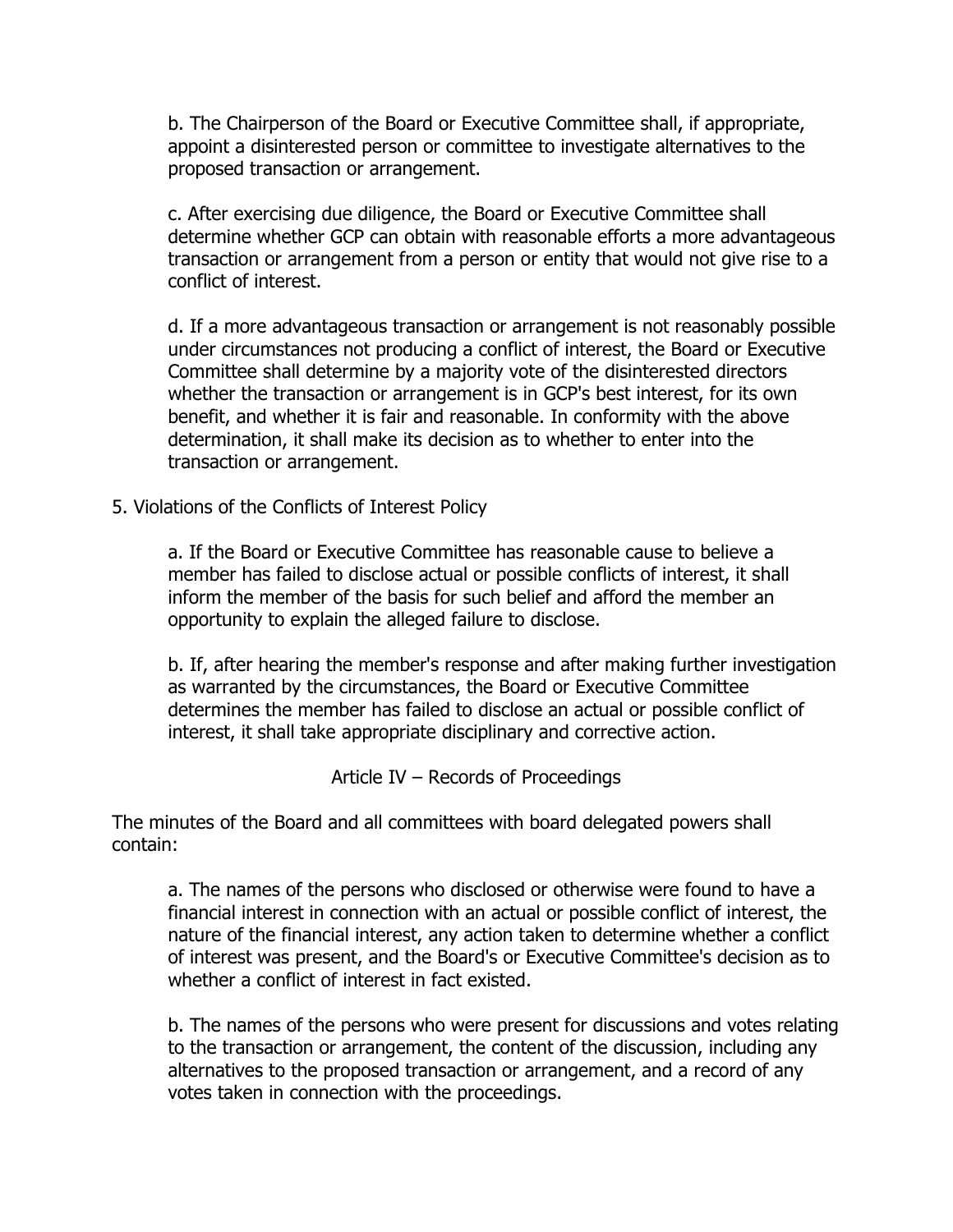### Article V – Compensation

a. A voting member of the Board who receives compensation, directly or indirectly, from GCP for services is precluded from voting on matters pertaining to that member's compensation.

b. A voting member of any committee whose jurisdiction includes compensation matters and who receives compensation, directly or indirectly, from GCP for services is precluded from voting on matters pertaining to that member's compensation.

c. No voting member of the Board or any committee whose jurisdiction includes compensation matters and who receives compensation, directly or indirectly, from GCP, either individually or collectively, is prohibited from providing information to any committee regarding compensation.

Article VI – Annual Statements

1. Each director, principal officer and member of a committee with Board delegated powers shall annually sign a statement which affirms such person:

a. Has received a copy of the conflict of interest policy,

b. Has read and understands the policy,

c. Has agreed to comply with the policy, and

d. Understands GCP is charitable and in order to maintain its federal tax exemption it must engage primarily in activities which accomplish one or more of its tax-exempt purposes.

2. Each voting member of the Board shall annually sign a statement which declares whether such person is an independent director.

3. If at any time during the year, the information in the annual statement changes materially, the director shall disclose such changes and revise the annual disclosure form.

4. The Executive Committee shall regularly and consistently monitor and enforce compliance with this policy by reviewing annual statements and taking such other actions as are necessary for effective oversight.

Article VII – Periodic Reviews